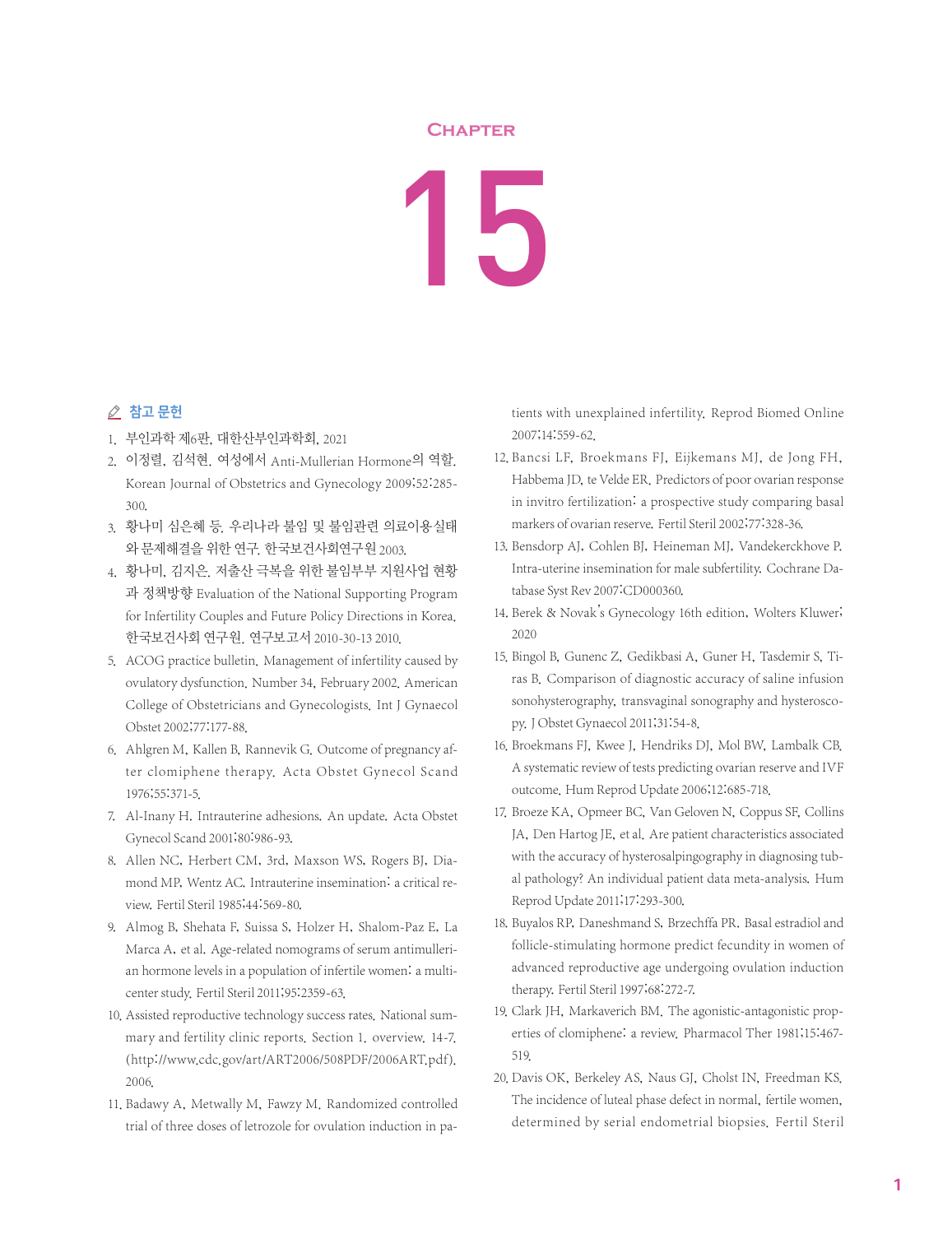1989;51:582-6.

- 21. Elgindy EA, El-Haieg DO, El-Sebaey A. Anti-M<sup>"</sup>ullerian hormone: correlation of early follicular, ovulatory and midluteal levels with ovarian response and cycle outcome in intracytoplasmic sperm injection patients. Fertil Steril 2008;89:1670- 6.
- 22. Faddy MJ, Gosden RG, Gougeon A, Richardson SJ, Nelson JF. Accelerated disappearance of ovarian follicles in midlife:implications for forecasting menopause. Hum Reprod 1992;7:1342-6.
- 23. Farhi J, Orvieto R. Cumulative clinical pregnancy rates after COH and IUI in subfertile couples. Gynecol Endocrinol 2010;26:500-4.
- 24. Farquhar C, Lilford RJ, Marjoribanks J, Vandekerckhove P. Laparoscopic 'drilling'by diathermy or laser for ovulation induction in anovulatory polycystic ovary syndrome. Cochrane Database Syst Rev 2007:CD001122.
- 25. Fauser BC, Diedrich K, Devroey P. Predictors of ovarian response: progress towards individualized treatment in ovulation induction and ovarian stimulation. Hum Reprod Update 2008;14:1-14.
- 26. Felberbaum R, Reissmann T, Kupker W, Al-Hasani S, Bauer O, Schill T, et al. Hormone profiles under ovarian stimulation with human menopausal gonadotropin (hMG) and concomitant administration of the gonadotropin releasing hormone (GnRH)-antagonist Cetrorelix at different dosages. J Assist Reprod Genet 1996;13:216-22.
- 27. Gougeon A, Ecochard R, Thalabard JC. Age-related changes of the population of human ovarian follicles: increase in the disappearance rate of non-growing and early-growing follicles in aging women. Biol Reprod 1994;50:653-63.
- 28. Guttmacher AF. Factors affecting normal expectancy of conception.J Am Med Assoc 1956;161:855-60.
- 29. Harper MJK. Sperm and egg transport. In: Austin CR, Short RV, eds. Reproduction in Mammals: 1, Germ Cells and Fertilitzation. Cambridge: Cambridge University Press, 1982;102- 27.
- 30. Hauser R, Yogev L, Botchan A, Lessing JB, Paz G, Yavetz H. Intrauterine insemination in male factor subfertility: significance of sperm motility and morphology assessed by strict criteria. Andrologia 2001;33:13-7.
- 31. Hendriks DJ, Broekmans FJ, Bancsi LF, de Jong FH, Looman CW, Te Velde ER. Repeated clomiphene citrate challenge testing in the prediction of outcome in IVF: a comparison with basal markers for ovarian reserve. Hum Reprod 2005;20:163-9.
- 32. Hofmann GE, Sosnowski J, Scott RT, Thie J. Efficacy of selection criteria for ovarian reserve screening using the clomiphene

citrate challenge test in a tertiary fertility center population. Fertil Steril 1996;66:49-53.

- 33. Homer HA, Li TC, Cooke ID. The septate uterus: a review of management and reproductive outcome. Fertil Steril 2000;73:1-14.
- 34. Jain T, Soules MR, Collins JA. Comparison of basal folliclestimulating hormone versus the clomiphene citrate challenge test for ovarian reserve screening. Fertil Steril 2004;82:180-5.
- 35. Kennedy S, Bergqvist A, Chapron C, D'Hooghe T, Dunselman G, Greb R, et al. ESHRE guideline for the diagnosis and treatment of endometriosis. Hum Reprod 2005;20:2698-704.
- 36. Knauff EA, Eijkemans MJ, Lambalk CB, ten Kate-Booij MJ, Hoek A, Beerendonk CC, et al. Anti-Mullerian hormone, inhibin B, and antral follicle count in young women with ovarian failure. J Clin Endocrinol Metab 2009;94:786-92.
- 37. Legro RS, Barnhart HX, Schlaff WD, Carr BR, Diamond MP, Carson SA, et al. Clomiphene, metformin, or both for infertility in the polycystic ovary syndrome. N Engl J Med 2007;356:551-66.
- 38. Levy MJ, Smotrich DB, Widra EA, Sagoskin AW, Murray DL, Hall JL. The predictive value of serum progesterone and 17- OH progesterone levels on in vitro fertilization outcome. J Assist Reprod Genet 1995;12:161-6.
- 39. March CM. Intrauterine adhesions. Obstet Gynecol Clin North Am 1995;22:491-505.
- 40. McLachlan RI, Robertson DM, Healy DL, Burger HG, de Kretser DM. Circulating immunoreactive inhibin levels during the normal human menstrual cycle. J Clin Endocrinol Metab 1987;65:954-61.
- 41. Miller PB, Soules MR. The usefulness of a urinary LH kit for ovulation prediction during menstrual cycles of normal women. Obstet Gynecol 1996;87:13-7.
- 42. Mitwally MF, Casper RF. Aromatase inhibitors in ovulation induction. Semin Reprod Med 2004;22:61-78.
- 43. Ng EH, Tang OS, Ho PC. The significance of the number of antral follicles prior to stimulation in predicting ovarian responses in an IVF programme. Hum Reprod 2000;15:1937-42.
- 44. Nikolaou D, Templeton A. Early ovarian ageing: a hypothesis. Detection and clinical relevance. Hum Reprod 2003;18:1137-9.
- 45. Olivennes F, Fanchin R, Bouchard P, Taieb J, Selva J, Frydman R. Scheduled administration of a gonadotrophin-releasing hormone antagonist (Cetrorelix) on day 8 of in-vitro fertilization cycles: a pilot study. Hum Reprod 1995;10:1382-6.
- 46. Phung Thi T, Byrd JR, McDonough PG. Etiologies and subsequent reproductive performance of 100 couples with recurrent abortion. Fertil Steril 1979;32:389-95.
- 47. Preutthipan S, Linasmita V. A prospective comparative study